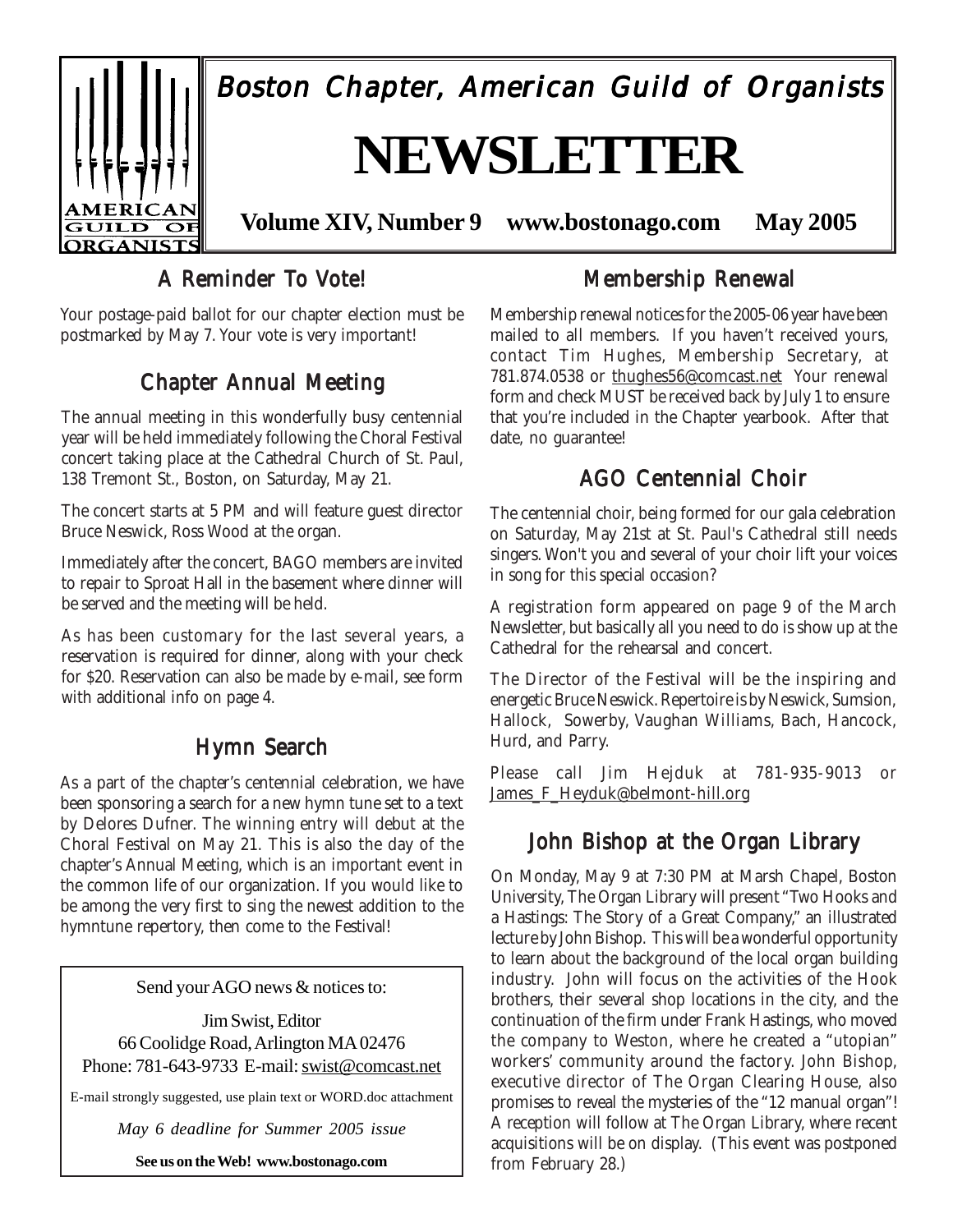### Dean's Message

By the time you read this message, it will have been a month since the passing of John Paul II, but due to the necessity of publication deadlines this message was written almost immediately after we all learned of his death. Thus my thoughts will reflect the freshness of that event, and I hope that they will not be too far from your own reflections.

I was 15 years old in 1979, and my sister and I went to the Boston Common with some other members of our parish to welcome the new Pope to the city. I remember striking up conversations with all sorts of people, watching the Hare Krishnas as they were dancing in their orange robes through the crowd, and of course getting soaked to the core by the drenching rain! I don't remember too much about the music, but I do remember John Paul greeting the city and proclaiming it "beautiful, even when it rains!" I also remember that though the crowd was made up of so much more than Roman Catholics, all of us were there together to celebrate the arrival of the head of that communion, and though we were diverse in creeds we were united in that purpose for that joyous time.

I remember a particular photograph from his first official visit to Poland as the Pope, in which he and General Jaruzelski were standing almost side by side. There was one man in a military uniform, standing fearfully and surrounded by more uniformed men in a palace, and very nearby another man dressed in white, standing almost serenely alone. It was not long before all those uniformed men were gone, and in their wake walls, empires and dictators also fell.

The last picture I saw of John Paul was of him trying to speak to the crowds in St. Peter's Square a few days before he died, and I remember seeing one hand making the sign of the cross and seeing the other hand covered in bruises. I also remember thinking that those looked like my grandfather's hands – huge, rough and worn from work. That image came to mind as I wandered across the Boston Common on April 2, not 50 feet away from the spot where he led us all in prayer 26 years ago. He was still leading his flock, as best as he was able, right up to the end.

To many of the people we work for, John Paul was a father. These images help me to remember him in that context, and also urge us to serve as best as we are able. All those whom we work with and pray with, in fact the entire human family, deserve no less than this.

*-- Margaret*

## **Executive Committee Meetings**

Monday evenings 7-9 pm, King's Chapel Parish House, 64 Beacon St. 5th floor, Boston. Charles or Park St. MBTA **June 6**

Executive committee meetings are open to all chapter members.

Newsletter of the Boston Chapter, American Guild of Organists Published 10 times a year, September-June. Distributed to members & associates of the Boston Chapter, AGO.

> Mailed at standard mail rates from Boston MA. Boston Chapter/AGO c/o Timothy Hughes, Membership 20 Pleasant St, Medford MA 02155.

Copyright © 2005, Boston Chapter, American Guild of Organists

#### *Boston Chapter, AGO Officers 2004-2005*

| Dean<br>phrygian@aol.com                                       | Margaret Angelini<br>508-435-6167                        |
|----------------------------------------------------------------|----------------------------------------------------------|
| Sub-Dean<br>heinrich_christensen@yahoo.com 617-983-1990        | Heinrich Christensen                                     |
| Treasurer<br>cdnk@juno.com                                     | Carl Klein<br>781-274-8406                               |
| <b>Broadcasts</b><br>cmsteinmetz@verizon.net                   | Martin Steinmetz<br>781-235-9472                         |
| Chaplain                                                       | The Rev'd Miriam Gelfer<br>617-244-3221                  |
| Competitions<br>dgb137@mac.com                                 | David Baker<br>617-266-0746                              |
| Examinations<br>glenngoda@aol.com                              | Glenn Goda<br>617-442-7079                               |
| Library<br>joseph.dyer@umb.edu                                 | Joseph Dyer<br>617-527-6403                              |
| Membership Secretary<br>thughes56@comcast.net                  | Timothy Hughes<br>781-874-0538                           |
| Membership Committee Robert Humphreville<br>r.hump@verizon.net | 617-864-0800                                             |
| Newsletter<br>swist@comcast.net                                | Jim Swist<br>781-643-9733                                |
| Organ Advisory<br>smhill42ne@earthlink.net                     | Richard Hill<br>508-238-6081                             |
| Placement<br>rmgabler@aol.com                                  | Rose Mary Gabler<br>781-862-6322                         |
| Professional Development<br>hunter.esq@verizon.net             | Richard Hunter<br>617-924-6557                           |
| Recording Secretary<br>owenbar@juno.com                        | Barbara Owen<br>978-465-2068                             |
| Registrar<br>joyceorganist@aol.com                             | Joyce Painter Rice<br>978-465-1901                       |
| SPAC<br>cmsteinmetz@verizon.net                                | Martin Steinmetz<br>781-235-9472                         |
| <i>Substitutes</i><br>andreapressmusic@aol.com                 | David Owens<br>508-429-1725                              |
| YOI<br>cymswillie@aol.com                                      | Mary Sue Willie<br>978-369-2363<br><b>Stuart Forster</b> |
| stuartforster@cccambridge.org 617-876-0200                     |                                                          |
| Auditors<br>john@organclearinghouse.com 781-862-9004           | John Bishop                                              |
| nancy_granert@harvard.edu                                      | Nancy Granert<br>617-479-0682                            |
| Region I Councilor<br>toeppner4@charter.net                    | Lois Toeppner<br>508-366-0509                            |
| District Convener                                              | Grant Moss<br>413-585-3181                               |
| Webmaster<br>marknelson@cbfisk.com                             | Mark Nelson<br>978-283-1909                              |

#### *Executive Committee*

 *Elisabeth Gray, Robert Humphreville, Richard Hunter, Henry Lebedinsky, Frederick Guzasky, Charlene Higbe, Lee Ridgway, Mary Sue Willie, Brian Jones, Jonathan Ambrosino, Joan Reddy, Sally Slade Warner*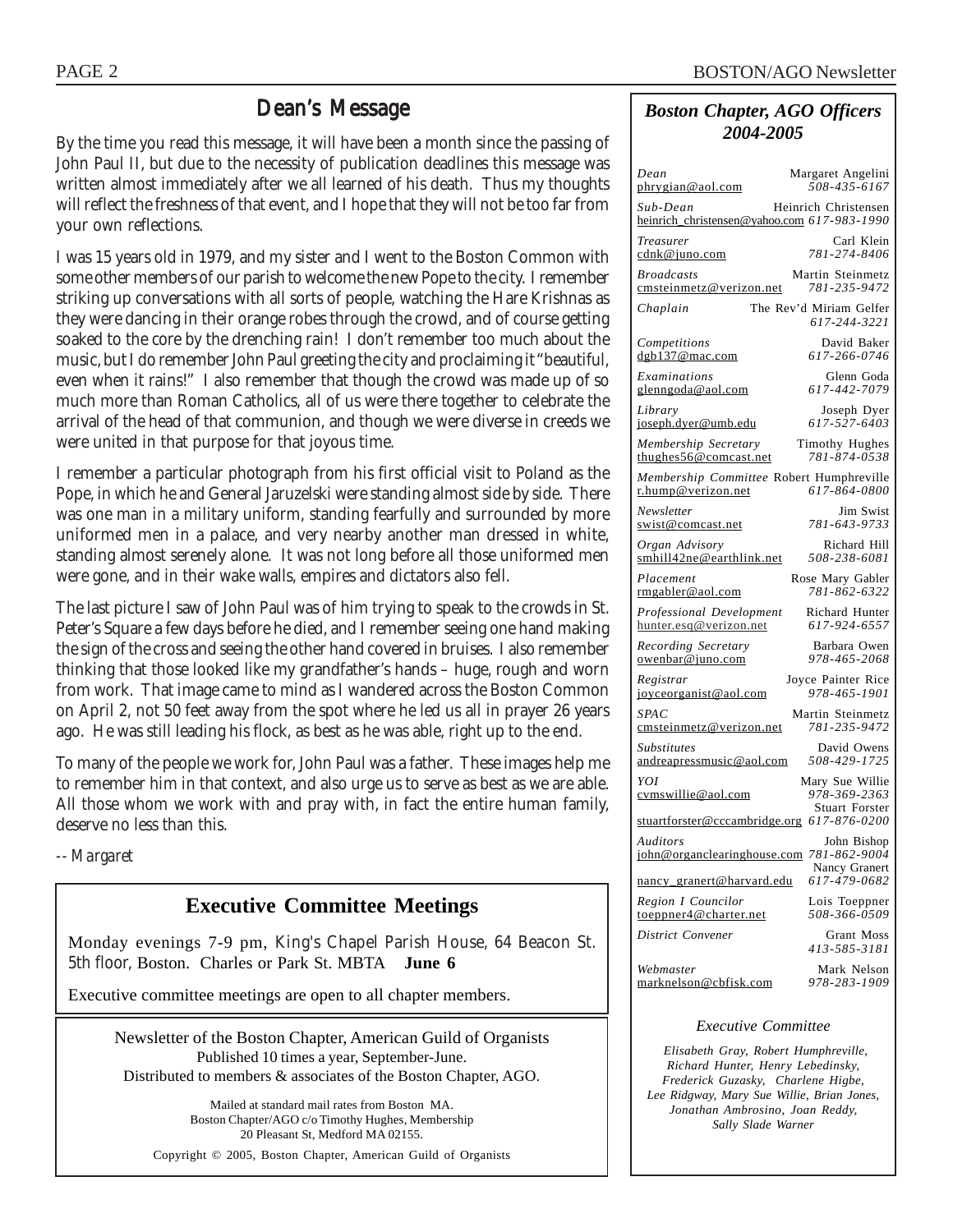## Executive Committee Minutes Of Meeting March 7, 2005

The meeting was called to order by Dean Angelini at 7:06. Present were Jim Swist, Joan Reddy, Jonathan Ambrosino, Martin Steinmetz, Joyce Painter Rice, Richard Hunter, Charlene Higbe, Rose Mary Gabler, Laurence Carson, Heinrich Christensen, Margaret Angelini, Barbara Owen and Carl Klein. Although a quorum of executive committee members was not present, the meeting went on with the understanding than no motions could be voted on.

- 1. Minutes of the previous meeting were read with two corrections: Attendance at the First Night events was about 450, not 150, and the PDC made recommendations for dealing with the substitute list, not grievances.
- 2. Balance sheets were circulated showing that as of March we were within our budget expectations. However, with regard to the three major centennial events we need to make another \$5,000 to balance revenue and fundraising expectations. It was noted that the final payment for the big budget Westminster Abbey Choir would not come due until the 2005-2006 fiscal year.
- 3. Tim sent in a report stating that our membership list is currently at 556, with 611 on the mailing list. Dues notices will go out in April; July 1 is the deadline for inclusion in the Yearbook. Currently 56 people have contributed \$5,755 to the Centennial Fund.
- 4. Registrar reports that ballots will be mailed by March 15, this year on stamped postcards, which will hopefully encourage greater participation. A question was raised regarding write-ins. As space on the postcards is limited, the matter will be deferred until next year.
- 5. The Dean reported that the hymn search, closed March 1, netted 81 entries (which have been sent to the 3 judges), and \$800.00 in entry fees. Because there were more than anticipated, the possibility of adding a runner-up award was discussed. Mark Nelson was appointed as our new webmaster. Questions were raised regarding audio streaming and the possibility of putting the substitute list on the web. Margaret surveyed the committee by e-mail and reported general approval for making a bid for the 2012 national convention; she will re-submit the previous bid to headquarters. The matter of ASCAP payments was again raised; apparently national's blanket covers conventions, but possibly not the Centennial events. National again has requested a chapter donation to the annual fund; this is a budget item.
- 6. Committee reports.
	- a. Martin has checked the matter of WCRB's volume control, and reports that they now use the same for our program as for the BSO – full dynamic range of the organ. Programs from last summer's Methuen concerts are now being aired.
	- b. David Baker coordinated the Feb. 19 competition with David Morse and Peter Krasinski as judges.

Jeffrey Wood was the winner and will represent us at the Hartford regional convention. Joyce will write this up for TAO but needs pictures.

- c. No First Night report.
- d. Joe Dyer reports that the snowed-out library event with John Bishop at Marsh Chapel has been rescheduled to May 9. A second phase of the webcatalog of music has been begun, listing the contents of anthologies.
- Jim Swist reports that because bulk mail delivery is getting slower, the submission deadline for the Newsletter must be moved back. A request for a list of organ teachers has been made, and Joan Reddy will compile one. Geographical organization was suggested, and a questionnaire for prospective listees was discussed, along with the possibility of putting the list on the web.
- f. Nominating committee has submitted a slate finding motivated people to run is difficult. Question raised: is the executive committee too big? Bylaws (not revised since 1994) should be checked to define real needs. Auditing of books discussed. Margaret recommended reviewing the duties and contributions of officers for discussion in June.
- g. OAC visited St. John's RC in N. Chelmsford, where there is an undistinguished organ and discussion of moving the music from the gallery to the front.
- i. PDC to develop materials for placement things churches, candidates and subs need to know. Working on a process to deal with substitute problems. PDC requests feedback on these issues from members and suggests inviting members to a PDC meeting to help formulate recommendations for the annual meeting. Suggests that the matter of the teacher list more properly belongs to PDC than to Membership; this was tabled for the next meeting. Further discussion of the substitute list, and qualifications of the persons listed.
- j. Posters for Latry concert and Centennial flyers handed out. Choir singers are needed for the Neswick event. Neswick's fee is \$1,500 but the use of St. Paul's Cathedral is free. Ordering music packets in bulk was suggested. Fred Guzasky is drawing up a solicitation letter for Abbey Choir funding. Other programs planned include an opening Evensong at All Saints Ashmont in the fall, a Vierne program at Advent, and a Columbus Day mini-convention.
- k. Next deadline for SPAC applications is November.
- m. Margaret will call Eric Huenneke re Yearbook.
- Five YOI scholarships awarded, and a grant was received from Trinity Church in Concord. The scholars have recital dates at Kings Chapel and Lexington UU.

7. No actual new business, but committee chairs were reminded that May 15 is the deadline for reports at the annual meeting. The meeting adjourned at 8:50. The next meeting is 7:00 on June 6 at Kings Chapel House.

*-- Barbara Owen, Recording Secretary*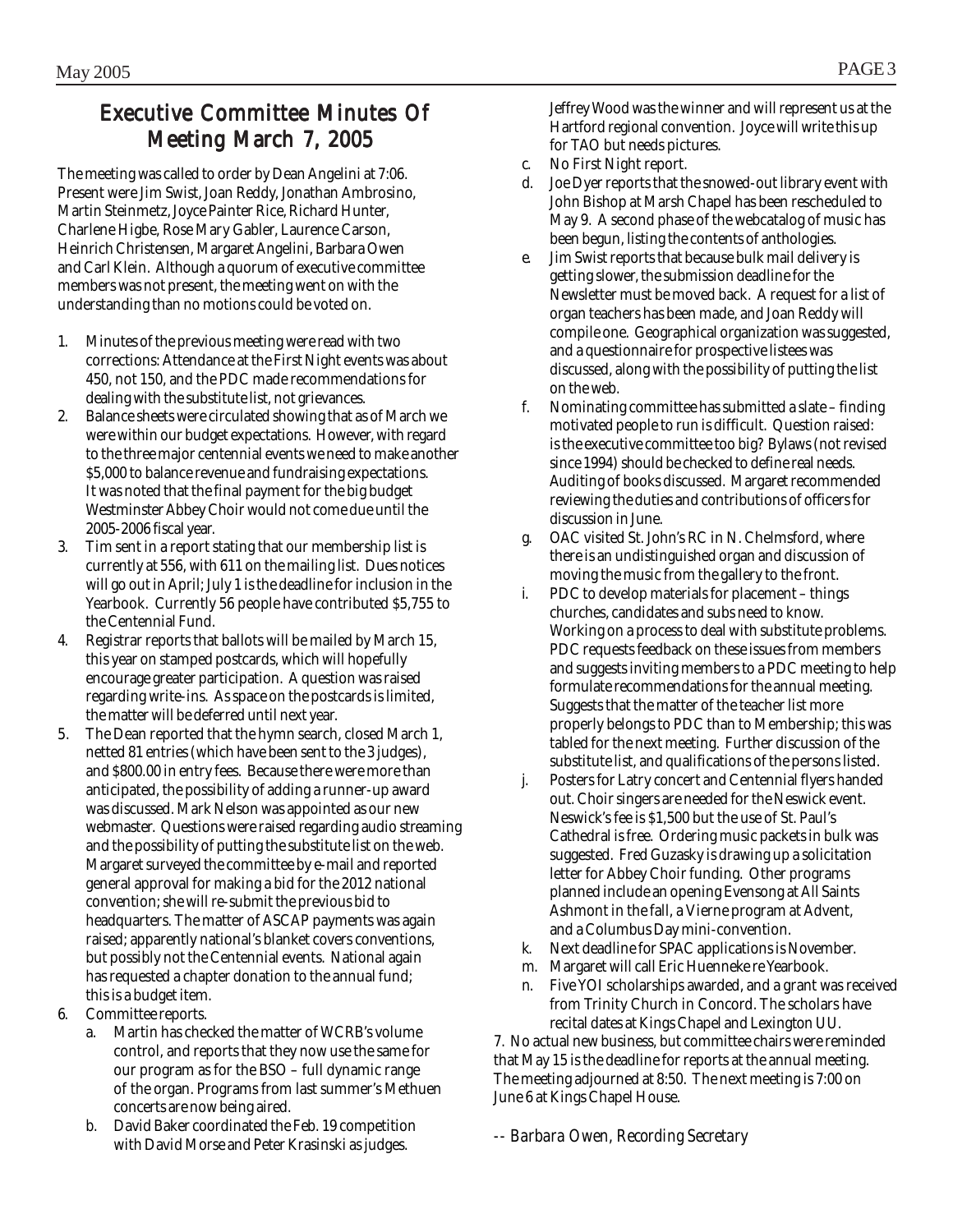#### *Reservation Form* **ANNUAL MEETING OF THE BOSTON CHAPTER**

Cathedral Church of St. Paul 138 Tremont St. Boston Saturday, May 21, 2005 Choral Festival Concert at 5 PM, Bruce Neswick, director – Ross Wood, organ Dinner following.

\_\_\_ Number attending, \$20/person

\_\_\_ Total Please choose between: \_\_\_ Vegetarian Entrée \_\_\_ Chicken Entrée

Please send this form with your check, made out to the Boston Chapter, AGO, to Heinrich Christensen 12 Nixon St. #2 Boston, MA 02124 (If you prefer, you can reserve via e-mail to heinrich\_christensen@yahoo.com and pay at the door) Questions, call 617-227-2155, ext. 345 *Thank You!*

## A Request From The Organ Library

As those who have visited our library know, we like to properly bind our periodicals to preserve them and make them easier to use. Our bound sets of *The American Organist* and *The Diapason* are very complete, but there are a few years we have not been able to bind because a few issues are missing. We are asking if anyone willing to part with the following issues would donate them to the Organ Library. Those that we need are: TAO - Sept. 1998, Aug. & Nov. 2004; Diapason - Jan. 1991, Nov. 1999, Jan. 2004. We also need just four issues of the Boston Chapter Newsletter to complete our set: Vol. IX, Nos. 7, 8, 9, 10 (1999-2000). If you have any of these issues that you can give us, please let us know at **orglib@bu.edu** 

*-- Barbara Owen, Librarian*

## 2005 Bach International Organ Competition for Young Organists

The *"Bach International Organ Competition for "Bach Young Organists"* is organized by St. Mark's Evangelical Lutheran Church in Huntsville, Alabama, USA, to promote young musicians who are interested in organ performance. The Competition is open to young organists of all nationalities. The Competition will be held on August 6, 2005 at St. Mark's Evangelical Lutheran Church. Address: 200 Longwood Dr. SE, Huntsville, AL, 35801. U.S.A.

For more information and a list of rules and procedures, phone: 256-539-4361; Fax: 256-539-4388; e-mail: music@stmarkshsv.org

## Boston Early Music Festival & Exhibition

Just a reminder that the biannual BEMF will be held this year June 13-19, and will feature music from Germany, Russia and the Baltic States, as well as Music from the Maritime World of Northern Europe. See their website at www.bemf.org to order tickets, and for further information.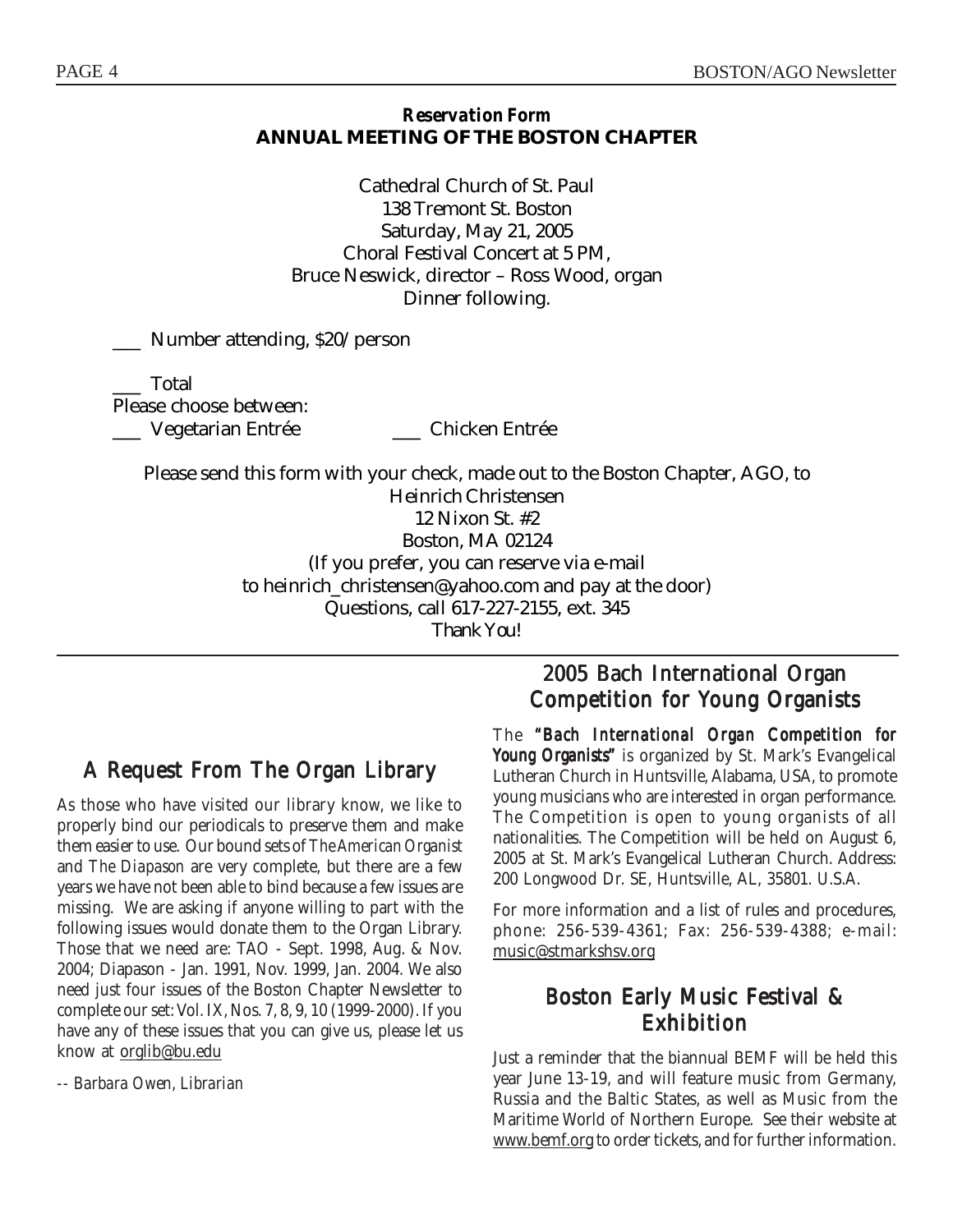## **BOSTON/AGO CONCERT CALENDAR**

#### Saturday, April 30 9:30 am

Southeastern Mass Chapter annual spring organ crawl. Five churches in Brockton with instruments by Estey, Schantz, Hook & Hastings, Aeolian Skinner. Meet at Pearl St Methodist Church, 415 Pearl St, Brockton MA. 508-238-6081

#### Sunday, May 1 12:15 pm

Scottt Lamlein, organ. American program featuring Copland *Fanfare for the Common Man,* Halley *Outer Hebrides,* others. Wesley United Methodist Church, Worcester MA. 508-799-4191 x107 Donation

#### 2:30 pm

Phil Kelsall, organ: Theatre Pipe Organ Concert. Shanklin Music Hall, Sandy Pond Rd, Groton MA. 978-670-1269 \$20 limited tickets

#### 3:00 pm

Second Church Choir & Brass (Johnson, *dir*): Bach, Bernstein, Mendelssohn, Pinkham, Rutter, Schubert, Walker, others. Second Church, 60 Highland St, W Newton.  $617-244-2690$  h

#### 3:00 pm

Peter Sykes, organ. First Church in Swampscott, 40 Monument Ave, Swampscott MA. 781-592-6081 Free h

#### 4:00 pm

David Higgs, organ. Central Congregational Church, 296 Angell St, Providence RI. 401-467-3300 x3 Free h

#### 5:00 pm

CCC Evensong Choir (Forster, *dir*): Choral Evensong: Tallis, Leighton, Stanford, Holst, Purcell. Christ Church, Zero Garden St, Cambridge. 617-876-0200 h

#### 7:00 pm

D Eric Huenneke, organ; Siri Smedvig, violin; Joan Esch, cello.

First Parish Church, 20 Lexington Rd, Concord MA. Donation \$15

#### 7:30 pm

Foundling Baroque Orchestra (Maiben, *mus dir*; Cushing, *art dir*): Mozart & Boccherini. Grace Church, 175 Mathewson St, Providence RI. 401-273-7308 \$22/18/8

#### Tuesday, May 3

12:15 pm

Michael Albert, countertenor; Henry Lebedinsky, organ: Motets by Isabella Leonarda. King's Chapel, 58 Tremont St, Boston. 617-227-2155 Donation \$3 h

#### 8:00 pm

Christa Rakich & Peter Sykes, organ *See* www.tuesdayswithsebastian.info First Lutheran Church, 299 Berkeley St, Boston. 617-661-0570 Donation \$10

#### Wednesday, May 4 12:00 noon

Len Beyersdorfer, organ. EMCATOS "Wonders of the Wurlitzer" Concert Series. Providence Performing Arts Center, 220 Weybosset St, Providence RI. 508-460-6172 Free h

#### 12:15 pm

Kevin Hubbard, guitar. Cathedral Church of St Paul, 138 Tremont St, Boston. 617-482-4826 x1103 Don \$3 h

## Thursday, May 5

6:30 pm Parish Choir (Zadig, *dir*): Solemn Mass for The Ascension. Church of the Advent, 30 Brimmer St, Boston. 617-523-2377 Donation h

#### Friday, May 6

12:15 pm Ross Wood, organ. Old South Church, 645 Boylston St, Boston. 617-536-0944 x376 Donation

#### 8:00 pm

Boston Boy Choir, St Paul Men's Schola (Dunn, *dir*; Lester, *org*); The Majestic Brass Ensemble:

Rutter *Gloria*; Schroeder *Magnificat.* Selections by the BACS Handbell Choir (Lester, *dir*). St Paul Church, Bow & Arrow Sts, Harvard Square. 617-868-8658 \$25,20,15,10 **h** 

#### Saturday, May 7 7:30 pm

Organ, Handbells, Vocalists, Instrumentalists, Jazz Trio: Benefit Concert for Womensplace. Unity Chuch, 9 Main St, North Easton MA. 508-238-6081 \$8

#### 8:00 pm

Back Bay Chorale: Schumann *Paradise and the Peri.* Jesuit Urban Center, 775 Harrison Ave, Boston. Go to www.backbaychorale.org for tickets. \$40,30,35 -\$5 sr/st h

## Sunday, May 8

#### 3:00 pm

Jonathan Schakel, organ: Franck, Duruflé, Messiaen. Cathedral of the Holy Cross, 1400 Washington St, Boston. Free

#### 3:00 pm

Jason Cloen, organ: Mendelssohn Bach, Buxtehude, Hindemith. All Saints Church, 209 Ashmont St, Dorchester MA. 781-529-7966 Free **h** 

#### Monday, May 9 7:30 pm

John Bishop, organ & lecture: "Two Hooks and a Hastings: The Story of a Great Company." Marsh Chapel, Boston University, Boston. Reception follows.

#### Tuesday, May 10

12:15 pm Etienne Walhain, organ: King's Chapel, 58 Tremont St, Boston. 617-227-2155 Donation \$3 h

#### Wednesday, May 11 12:15 pm

Longy Showcase Concert. Cathedral Church of St Paul, 138 Tremont St, Boston. 617-482-4826 x1103 Don \$3 h

#### Friday, May 13 12:15 pm

Gregory Peterson, organ. Old South Church, 645 Boylston St, Boston. 617-536-0944 x376 Donation

#### 7:30 pm

Brass Monkey Chief (acoustic-pop), Percussion ensemble from Berklee. Art Exhibit by Tom Davis. St Andrew's Episcopal Church, 79 Denton Rd, Wellesley MA. 781-235-7310 \$20/10 sr/5 st

#### 8:00 pm

Etienne Walhain, organ. Jesuit Urban Center, 775 Harrison Ave, Boston. 617-536-8440 Donation \$10/5 h

#### Saturday, May 14 7:30 pm

Treble Chorus of New England (Barney, *cond*): Parker, Chilcott, Vaughan Williams, Purcell, Fauré, Nick White, Marie Stultz, Willcocks. Methuen Memorial Music Hall, 192 Broadway, Methuen MA. 978-837-5461 \$12/8 h

#### 8:00 pm

Seraphim Singers (Lester, *cond*): The Enlightened Soul: Sacred Poetry in Music: Burgett, Britten, Ferko, Leland, Paulus, Sawyer, Sharpe, Wolf. St Ignatius of Loyola Church, Boston College, 28 Comm Ave, Chestnut Hill MA. **h** 617-926-0126 Donation \$15/10

#### 8:00 pm

Newburyport Choral Society (Weale, *dir*); Nancy Galarneau, soprano: Holst *Hymn of Jesus,* Haydn *Lord Nelson Mass.* High School Auditorium, Newburyport MA. 978-462-0650 \$20/18

#### Sunday, May 15 2:30 pm

Newburyport Choral Society. *See May 14 at 8:00 pm.*

#### 3:00 pm

Robert W Johnson, organ: Farewell Recital: Bach, Franck, Mendelssohn, Near, Preston, Schumann, Vierne.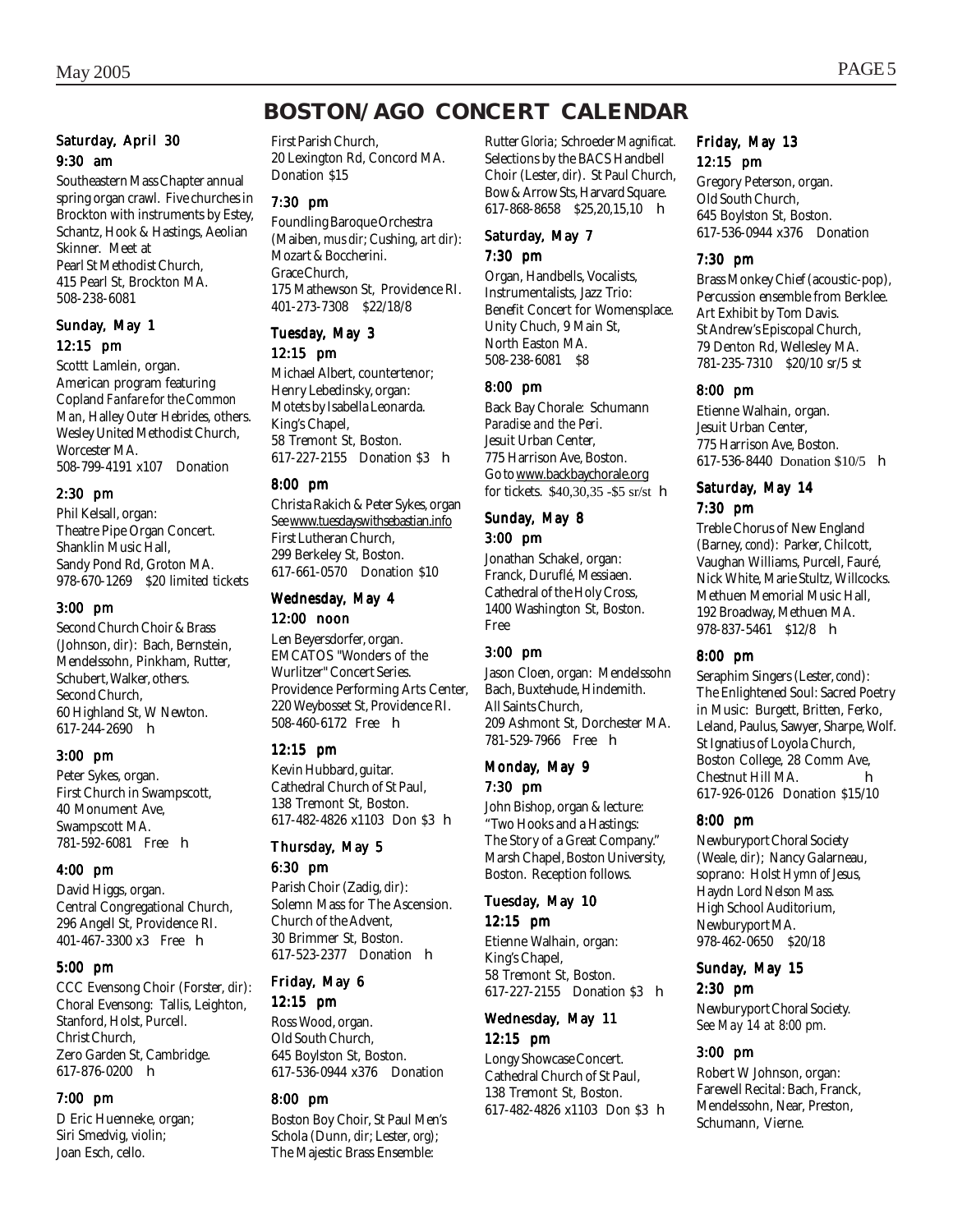Second Church, 60 Highland St, W Newton. 617-244-2690 h

#### 4:00 pm

Martha Sobaje, organ: Compositions & Arrangements. First Parish Congregational Church, 1 Church St, Wakefield MA. 781-245-1539 Donation h

#### Monday, May 16 12:00 noon

Bob Legon, organ. EMCATOS "Wonders of the Wurlitzer" with Silent Movie. Providence Performing Arts Center, 220 Weybosset St, Providence RI. 508-460-6172 Free h

#### Tuesday, May 17 12:15 pm

Diana Brewer, Miranda Loud, Megan Henderson: Early Music Vocal Trio. King's Chapel, 58 Tremont St, Boston. 617-227-2155 Donation \$3 h

#### 8:00 pm

Christa Rakich & Peter Sykes, organ & harpsichord. *See* www.tuesdayswithsebastian.info Old West Church, 131 Cambridge St, Boston. 617-661-0570 Donation \$10

#### 8:00 pm

25th Annual Handbell Festival, sponsored by the Perkins School for the Blind; Adele Trytko, Festival director; Debra L LeBrun, Massed ringing conductor. Old South Church, 645 Boylston St, Boston. 617-924-3434 Free h

#### Wednesday, May 18 12:15 pm

Eric Haas, baroque flute; Olav Chris Henriksen, English guitar. Cathedral Church of St Paul, 138 Tremont St, Boston. 617-482-4826 x1103 Don \$3 h

#### Friday, May 20 12:15 pm

Etienne Walhain, organ. Old South Church, 645 Boylston St, Boston. 617-536-0944 x376 Donation

#### 8:00 pm

Choir of The Advent (Ho, *dir*): Music featuring de Manchicourt. Church of the Advent, 30 Brimmer St, Boston. 617-523-2377 Donation \$10/5 h

#### Saturday, May 21 10:00 am

YOI Scholarship Committee of MMMH: Free open house for organ students. Fr David Gallagher present. Console time available. Methuen Memorial Music Hall, 192 Broadway, Methuen MA. 781-209-3048 for registration. 978-922-7636 for addl info.

#### 4:00 pm

James Swist, organ: Organ Rededication Service: Bach, Walther, Boëllmann, Widor, congregational hymns. First Congregational Church, Church St, Kingston NH. 603-642-7256 Free h

#### 5:00 pm

Boston AGO Choral Festival Concert. Bruce Neswick, director. Neswick, Sumison, Hallock, Sowerby, Vaughan Williams, Bach, Hancock, Hurd, Parry. Centennial Hymn Competition winner. Validated parking \$5 at the One Beacon St. garage. Cathedral Church of St. Paul, 138 Tremont St, Boston. \$10/5/family ticket \$20 h

#### 8:00 pm

Cambridge Madrigal Singers: Monteverdi, Marenzio. Christ Church, Zero Garden St, Cambridge. 617-876-0200 \$10 h

#### 8:00 pm

Newton Choral Society (Carrier, *cond*); Soloists: Jane Tankersly, Roberta Anderson, Andrei Caracoti, Jason McStoots, Ryan Turner, David Kravitz, Sumner Thompson. Our Lady's Church, 573 Washington St, Newton MA. 617-235-1988 \$25

#### Sunday, May 22 3:00 pm

Ingrid Gutberg: "The Organ Music of Latvia." St Stephen's Church, 16 Highland Ave, Cohasset MA. 781-420-6880

#### 4:00 pm

Medfield Community Chorus (Olbash, *cond*; MacArthur, *org*): Ives, Copland, Foster, Diemer; Spirituals; *Show Boat* medley. United Church of Christ, 496 Main St, Medfield MA. 508-359-2351 Free h

#### Tuesday, May 24 12:15 pm

Winnie Dahlgren Trio: Original Jazz-Latin Fusion. King's Chapel, 58 Tremont St, Boston. 617-227-2155 Donation \$3 h

#### Wednesday, May 25 12:15 pm

Mark Engelhardt, organ. Cathedral Church of St Paul, 138 Tremont St, Boston. 617-482-4826 x1103 Don \$3 h

#### Thursday, May 26 6:30 pm

Choir of The Advent (Ho, *dir*): Hassler, Dering, Tallis. Church of the Advent, 30 Brimmer St, Boston. 617-523-2377 Donation \$10/5 h

#### Friday, May 27 12:15 pm

Scott Foppiano, organ: Old South Church, 645 Boylston St, Boston. 617-536-0944 x376 Donation

#### 8:00 pm

Scott Foppiano, organ: "Pops on the Hook." Jesuit Urban Center, 775 Harrison Ave, Boston. 617-536-8440 Donation \$10/5 h

#### Tuesday, May 31 12:15 pm

Lino Tanaka, Peter Cama-Lekx, Yong Liu: string trio: Dvorak *Terzetto,* op 74. King's Chapel, 58 Tremont St, Boston. 617-227-2155 Donation \$3 h

#### Friday, June 3 12:15 pm

Geoffrey Wieting, organ: Old South Church, 645 Boylston St, Boston. 617-536-0944 x376 Donation

#### 8:00 pm

Graduate Recital (M.A.) for conductor Michael Olbash: Solemn Choral Vespers for the Sacred Heart. *See back page for details.* St Paul Church, Bow & Arrow Sts, Harvard Sq. 978-388-1676 Free **h** 

#### Friday, June 10 12:15 pm

Catherine Burrell, organ: Old South Church, 645 Boylston St, Boston. 617-536-0944 x376 Donation

#### Tuesday, June 14 7:30 pm

Ray Cornils, organ; Kotzschmar Festival Brass. Merrill Auditorium at City Hall, 389 Congress St, Portland ME. 207-883-9525 Donation \$10 **h** 

#### Tuesday, June 21 7:30 pm

Tom Trenney, organ; Merrill Auditorium at City Hall, 389 Congress St, Portland ME. 207-883-9525 Donation \$10 **h** 

#### Tuesday, June 28 7:30 pm

Christoph Bull, organ; Merrill Auditorium at City Hall, 389 Congress St, Portland ME. 207-883-9525 Donation \$10 h

#### May 21 thru May 25

Cork, Ireland 2005 International Pipe Organ Festival. Hear and play local organs. Concerts, Recitals, Master Classes. Explore South West Ireland. Contact Norbert Kelvin at n.kelvin@ucc.ie or call +353 21-490-3079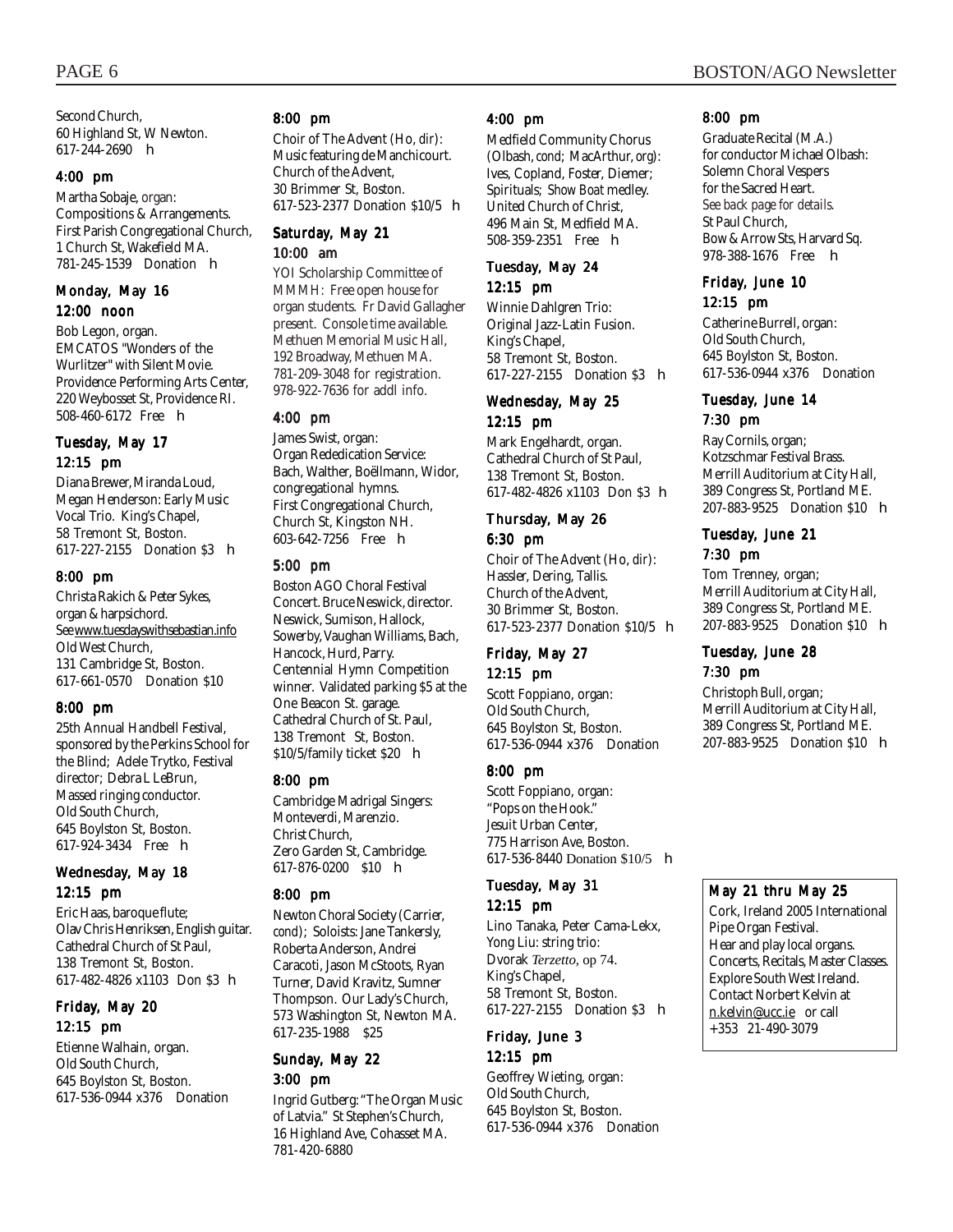| the <b>choral Excellence</b> series                                                                                                                                                                                                       |
|-------------------------------------------------------------------------------------------------------------------------------------------------------------------------------------------------------------------------------------------|
| <b>DONALD NEUEN</b> Choral Techniques & Methods<br>7 DVD's and two books that will energize your conducting and rehears-<br>al techniques including EMPOWER THE CHOIR a manual for singers.                                               |
| MARIE STULTZ Choral Excellence for Treble Voices<br>A repertoire quide (that includes a manual & website) designed to<br>help you find and teach the finest choral literature.                                                            |
| <b>PATRICK FREER</b> Success for Adolescent Singers<br>Three comprehensive DVDs that will help you quide your students<br>through this challenging phase of their development.                                                            |
| <b>ROBERT DE CORMIER</b> Professional Performances<br>Two beautifully produced performance videos for you to share with your<br>ensembles: A COUNTERPOINT CHIRSTMAS & A CHORAL EXCURSION.                                                 |
| C.E. INSTITUTE August 3 - August 6 2005<br>At the Choral Excellence Institute you will study with our four con-<br>tributors (seen above) at our beautiful Waitsfield, Vermont home,<br>THE BUNDY CENTER FOR THE ARTS. (www.bundycfa.org) |
| The Choral Excellence Series includes the finest videos and books<br>for choral musicians at every level. Complete details are available<br>online or by calling us toll-free:                                                            |
| www.choralexcellence.com / (888) 811-4227                                                                                                                                                                                                 |

## Membership updates as of April 1, 2005

#### Additions  $(+)$  or changes in contact information  $(*)$ :

+Backhaus, Frederick: Parish of All Saints, 209 Ashmont St., Dorchester, MA 02124; 617.436.3520 (w); Organist@AllSaints.net; All Saints, Ashmont, Dorchester

+Catanesye, William E., III: 46 Wave Ave., Revere, MA 02151; 781.284.4529 (h); 781.858.5087 (cell)

+Dynneson, Ronald E.: 221 Morrison Ave., Somerville, MA 02144; 617.627.9670 (h, w); Ron@Morrisonhousebnb.com

\*Gunn, The Rev. Scott A.: St. Michael & Grace Church, Rumford, RI; 401.434.5012 (ch)

+Loud, Miranda: 138 Spruce St., Watertown, MA 02472; 617.926.2355 (h); 781.891.3200 (w); mirandaloud@yahoo.com; St. Peter's Episcopal, Weston

\*Place, Deane: 2125 W. Fawn Dr., Phoenix, AZ 85041-7725

#### Deaths

Shepardson, Carol J. [associated with First Church of Christ, Scientist, Framingham] *See obituary last month.*

Wilmot, Muriel L. [associated with Calvary Baptist Church, Dorchester]

**NEXT DEADLINE: May 6 for Summer 2005 issue**

Please send all news and notes to:

Jim Swist, 66 Coolidge Rd, Arlington MA 02476 Send via e-mail to swist@comcast.net

. Calendar notices must be submitted either by e-mail or IN WRITING (please no phone calls). Include: day, date, time, brief description of program, location, address, phone number, price (or donation/free), and whether handicap-accessible.

Listings for each month are due by the first business day of the prior month. We will include all listings for the month of issue plus as many for the following month as space allows.

## Donors to Boston AGO Centennial Fund as of April 5, 2005

Jonathan Ambrosino Margaret M. Angelini David G. Baker Nelson Barden Jane L. Bowie Laurence Carson Judith M. Carlson Heinrich Christensen James David Christie Bradley R. Cook Ray E. Cornils Wendy Covell Steven Dieck John G. Dunn C. Cabot Easton Mark T. Engelhardt John Finney Michael Foley Rev. Joseph P. Fratic William A. Goodwin Elisabeth C. Gray Yuko Hayashi James F. Hejduk Charlene Tiffany Higbe Alfred J. Hoose D. Eric Huenneke Timothy Hughes Robert A. Humphreville S.L. Huntington & Co. Jimmie L. Jackson Brian Jones

Yoo-Kyung Kim Dr. Thomas S. Kingston Allen B. Kinzey Carl D. Klein Stephen Paul Kowalyshyn Peter E. Krasinski George F. Krim Amy E. Lepak Stephen E. Loher Natalie P. Moeckel Rosalind E. Mohnsen Fritz Noack Barbara Owen Lois W. Regestein Lee S. Ridgway Dwight R. Robinson Barbara G. Roth-Donaldson Andrew Shenton John B. & Carolyn D. Skelton C. Martin Steinmetz Dorothy B. Stemniski Donald Teeters Lois Toeppner Victoria L. Wagner & Peter J. Sykes Sally Slade Warner Marshall S. Wilkins Mary Sue Willie Ross Wood and Steven Sayers James Woodman

Rita C. Kroner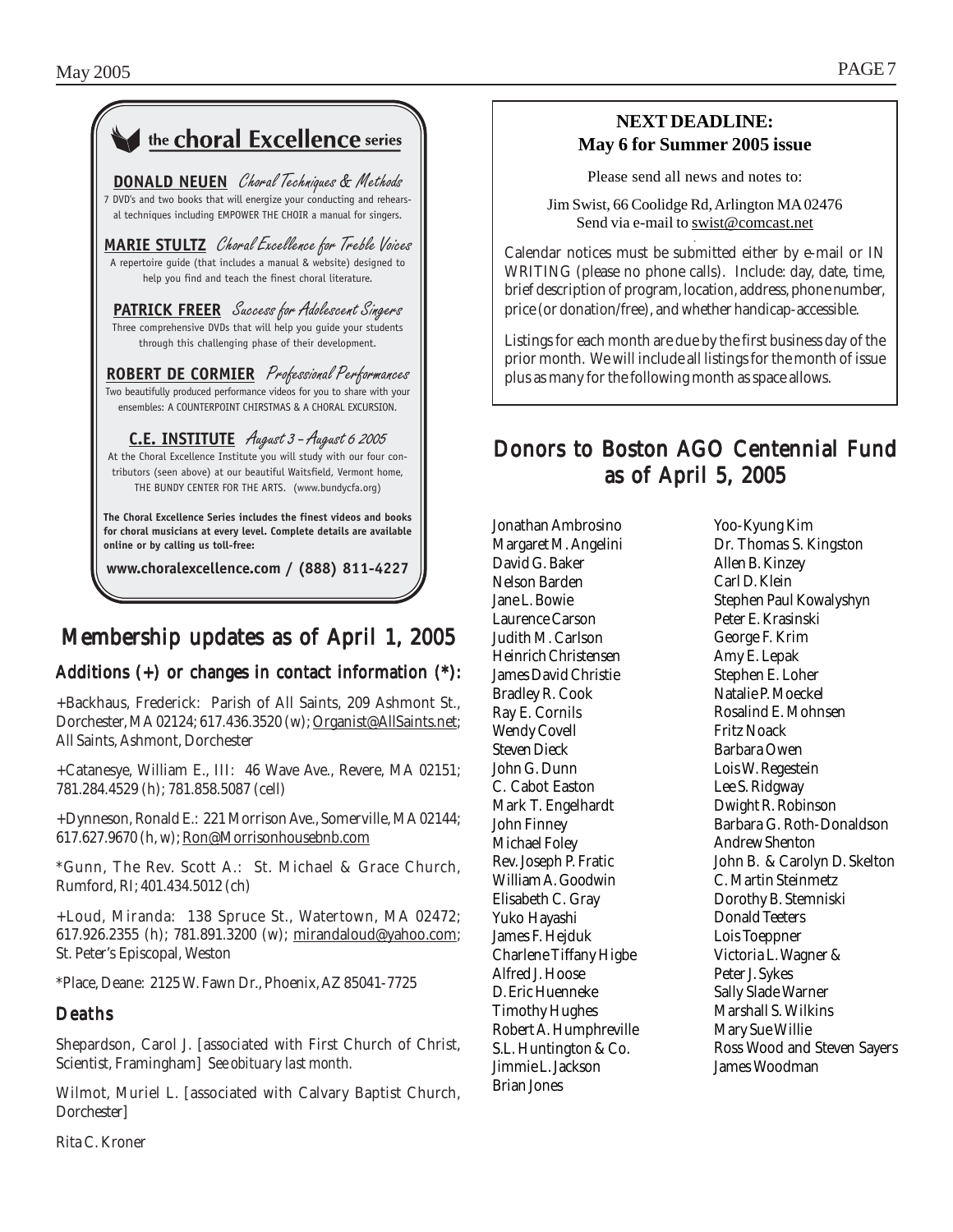## Boston Chapter AGO Substitute List

| <b>Name</b>                       | <b>Phone</b>              | Location         |           | <b>Denom Other Information</b>                        | <b>Available Sunday AM?</b> |
|-----------------------------------|---------------------------|------------------|-----------|-------------------------------------------------------|-----------------------------|
| ARMSTRONG, SUSAN                  | 603-428-3074              | <b>NH</b>        | ALL       | etitcomb@conknet.com; N Shore; AAGO                   | Yes                         |
| <b>BLAKE, JR., ROBERT</b>         | 617-271-7380              | Newton           | ALL       | Mmus, Bmus, SPC                                       | Yes                         |
| <b>CARSON, LAURENCE</b>           | 617-451-0822              | <b>Boston</b>    | ALL       | CAGO, SPC; past Dean BAGO                             | No                          |
| CEDRONE, MICHAEL                  | 781-444-7311              | Needham          | ALL       | CAGO; organ study w/ Nancy Granert;                   |                             |
|                                   |                           |                  |           | mcedrone@post.harvard.edu                             | Yes                         |
| DUGAS, NEIL                       | 617-661-2061              | Cambridge        | ALL       | CAGO; B.M., B.U.                                      | Yes                         |
| FANTASIA, PHILLIP                 | 508-359-4634              | Medfield         | ALL       | SPC, NEC, BM, Columbia U;                             |                             |
|                                   |                           |                  |           | pfantasia@mindspring.com.                             | Yes                         |
| <b>GABLER, ROSE MARY</b>          | 781-862-6322              | Lexington        | RC        | <b>SPC</b>                                            | Yes                         |
| GODA, GLENN                       | 617-442-7079              | Roxbury          |           | AAGO; MMus., B.U.; avail. Weekdays/Suns, 10.30-12.00; |                             |
|                                   |                           |                  |           | Mus.Dir., Mission Church, Boston                      | Yes                         |
| HUMPHREVILLE, ROBERT 617-864-0800 |                           | Cambridge        | ALL       | CAGO; rhump@verizon.net                               | Yes                         |
| LAMOUREUX, DANIEL                 | 617-232-1345              | <b>Brookline</b> | ALL       | dlamour@comcast.net; AAGO                             | Yes                         |
| LINKLATER, CHRISTINA              |                           | Somerville       | ALL but T | linklat@fas.harvard.edu; B.M., M.M.,                  |                             |
|                                   |                           |                  |           | U.Ottawa; RCCO Certificate Colleague                  | Yes                         |
| OLBASH, MICHAEL J.                | 978-388-1676              | Amesbury         | ALL       | SPC; cantor/soloist; olbash@post.harvard.edu          | N <sub>0</sub>              |
| REGESTEIN, LOIS                   | 617-739-1340              |                  | ALL       | AAGO; M.M.; lois.r@att.net; 50-mi. radius of Bost.;   |                             |
|                                   |                           |                  |           | wkdays after Sept.                                    |                             |
| RUPERT, MARY JANE                 | 617-864-2271              | Cambridge        | ALL       | <b>SPC</b>                                            | Yes                         |
| <b>SHENTON, ANDREW</b>            | 617-327-4604              | <b>Boston</b>    | ALL       | FRCO (ChM), PhD shenton@bu.edu                        | N <sub>0</sub>              |
| STAPLETON, PETER                  | 617-451-1219              | <b>Boston</b>    |           | P. E. CS SPC; AB, MTS                                 | N <sub>0</sub>              |
| WARNER, SALLY SLADE               | 978-475-2599              |                  | ALL       | AAGO; sswarner@andover.edu; \$150 min.;               |                             |
|                                   |                           |                  |           | avail.3dSun.o/mo.                                     | negotiable                  |
| WHEELER, GERALD                   | c/o Christ Church, Wenham |                  | ALL       | FRCO, geraldmusic29@hotmail.com, unitl 22 May         | N <sub>0</sub>              |

## Summer Substitute List

The following members have specifically stated availability for Summer work, including Sunday morning. If the member is also on the list above, the remaining data is the same as above unless explicitly given.

| <b>Name</b>               | <b>Phone</b> | Location      |     | <b>Denom Other Information</b>           |
|---------------------------|--------------|---------------|-----|------------------------------------------|
| <b>BLAKE, JR., ROBERT</b> |              |               |     |                                          |
| CEDRONE, MICHAEL          |              |               |     |                                          |
| DUGAS, NEIL               |              |               |     |                                          |
| FANTASIA, PHILLIP         |              |               |     |                                          |
| FLYNN, GREG               | 617-730-9377 | <b>Boston</b> | ALL | SPC, BM Wash. U/DA U Mich.               |
| HUNT, JANET E.            | 617-447-3611 | Shirley       |     | <b>FAGO</b>                              |
| LAMOUREUX, DANIEL         |              |               |     |                                          |
| LAWTON, JOSHUA            | 617-926-1042 | Watertown     |     | E,P,RC SPC, grad student in organ, Longy |
| LINKLATER, CHRISTINA      |              |               |     |                                          |
| REGESTEIN, LOIS           |              |               |     |                                          |
| RUPERT, MARY JANE         |              |               |     |                                          |

Contact substitute coordinator David Owens at AndreaPressMusic@aol.com to be added to the list, or with any other questions.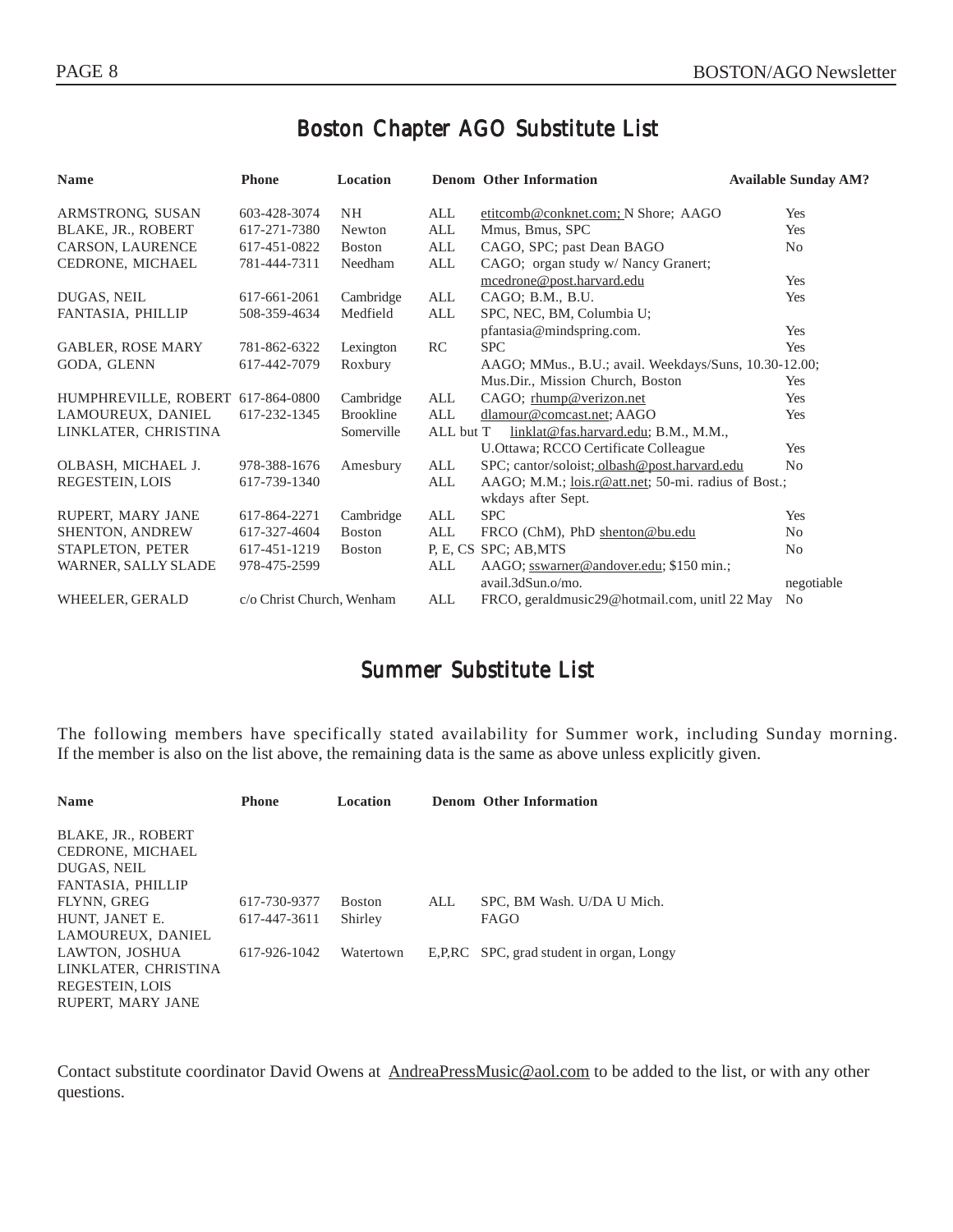E | N. Easton | Convenant Congregational Church [8/04] | Allen | 8,350 **DIRECTOR ONLY - none**

Christian Science D Concord First Church of Christ, Scientist [4/05] Austin 12,000 Congregational B Westwood First Parish United Church - interim [12/04] Rodgers 250/week

Please note: This list is as accurate as possible as of March 31, 2005; notices for job openings received after this date will be included in the next newsletter. It is possible that some churches on this list have filled their positions but have not notified placement. A = excellent salary for job expectations; B = good salary; C = average salary; D = low salary; E = very low salary; NR = not rated.

**ORGANIST ONLY**

**POSITIONS FILLED** –First Baptist Church in Newton – Sean Redrow, Worcester.

**POSITIONS REMOVED** – none

#### **PROFESSIONAL CONCERNS PUBLICATION**

*The Work and Compensation of the Church Musician* (the Boston Chapter's 16-page "*Green Book*"), 2000 edition, is available for \$5.00 per copy, postage-paid. Please make your check payable to Boston Chapter, AGO, and send to Rose Mary Gabler, 16 Summer Street, Lexington, MA 02420.

**LISTING YOUR CHURCH ON THIS PAGE** Contact Rose Mary Gabler at rmgabler@aol.com or 781-862-6322.

# WCRB (102.5 fm) - Sunday Morning 7:00am –7:25am

#### Martin Steinmetz, Executive Producer and Technical Director

| <b>Broadcast Date</b> | <b>Performer</b> | <b>Location</b>          | <b>Music</b>                          |
|-----------------------|------------------|--------------------------|---------------------------------------|
| May1                  | Lee Ridgway      | Mission Church, Boston   | Prelude & Fugue in G, Mendelssohn;    |
|                       |                  |                          | Prelude & Fugue in C, Bach            |
| May 8                 | Jeremy Bruns     | Church of the Immaculate | Andante, Mozart; Vivace, Widor;       |
|                       |                  | Conception, Boston       | Variations, Sweelinck                 |
| May 15                | John Near        | First Church of Christ   | Preludium, Kodaly; Siciliene,         |
|                       |                  | Scientist, Boston        | Durufle; Carillon, Vierne             |
| May 22                | Berj Zamkochian  | Symphony Hall, Boston    | Concerto in Gmin, Poulenc             |
| May 29                | Rodger Vine      | <b>Methuen Memorial</b>  | Fantasie on 'Ave Maris'', Tournemire; |
|                       |                  | Music Hall               | Prelude&Fugue on Alain, Duruflle      |

## **PLACEMENT MAY, 2005**

The date in brackets following a church's name shows when the church first requested a listing. **\***Indicates church is considering work on or replacement of their organ.

#### **ORGANIST/CHOIR DIRECTOR**

| Congregational | <b>Newton</b><br>В |                  | Second Church in Newton (UCC) [4/05]          | Casavant          | 20,000-28,000 |
|----------------|--------------------|------------------|-----------------------------------------------|-------------------|---------------|
|                | E                  | Arlington        | Park Avenue Congregational Church (UCC)[3/05] | Skinner           | $250$ /week   |
|                | Keene, NH<br>D     |                  | United Church of Christ [3/05]                | Berkshire/Gilbert | 22,000-26,000 |
|                | C                  | Andover          | West Parish Church (UCC) [3/05]               | Johnson tracker   | 18,000 neg    |
|                | C                  | West Medford     | Congregational Church (UCC) [12/04]           | <b>Skinner</b>    | 12,700-15,000 |
|                | E                  | Ouincy           | <b>Ouincy Covenant Church [9/04]</b>          | Moller            | $6,200$ neg   |
| UCC&ABC        | E                  | Northborough     | Trinity Church [4/05]                         |                   |               |
| Episcopal      | D                  | Newtonville      | St. John's Parish, [9/04] [12/04]]            | Wicks             | 12,000-16,000 |
|                | E                  | Newton Highlands | Parish of St. Paul NEW                        | Hutchings         | 14.000        |

## **Broadcast Schedule**